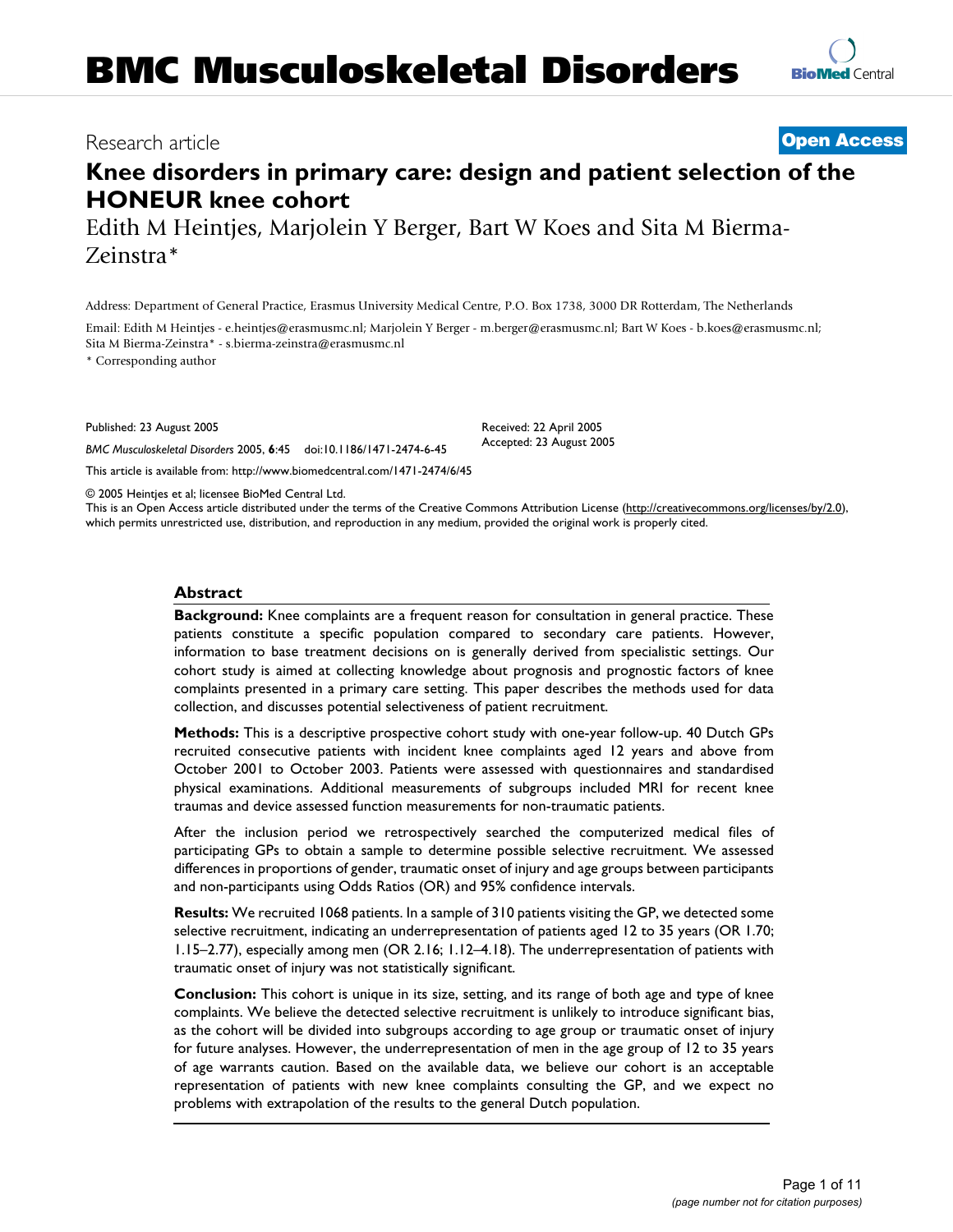# **Background**

Knee complaints rank among the most frequent reasons for consulting primary care physicians. A nationwide study into the incidence and prevalence of diseases and complaints in Dutch General Practices revealed that the incidence of unspecified knee complaints in General Practice is 13.7 per 1000 patients per year, ranking 16th in the list of most frequent reasons for visiting the General Practitioner (GP). Specified knee complaints (knee distortion, acute injury to meniscus or ligaments, chronic internal traumatic knee injuries, knee osteoarthritis, and Osgood Schlatter) account for an incidence 11.3 per 1000 on top of that  $[1]$ .

Nonetheless, clinical research in this area is usually carried out in hospital settings and only covers serious or persistent injuries, usually meeting stringent inclusion criteria. The applicability of results from this research to patients presenting knee complaints in general practice is therefore limited. Open population studies [2,3] offer a broader view of knee complaints, but often target specific age groups and also include patients that do not seek medical care for their complaints. To our knowledge, publication of studies dealing with patients with knee disorders in general practice is limited to cross-sectional registration studies that report incidence and prevalence of diagnostic codes and their corresponding referral rates to physical therapy or specialist care [1]. This type of study is not informative with respect to disease burden, the (natural) course of complaints, treatments strategies or even diagnosis, because the diagnostic codes are often non-specific. As a result, our understanding of knee complaints in primary care is far from complete. But knowledge about the determinants of the clinical course is essential for making management decisions and to inform patients about their prognosis. Furthermore, decisions about management and referral of knee complaints in primary care are to a large extent based on test results from physical examination. Physical signs and symptoms may also play an important part in predicting the course of knee complaints. Nevertheless, the value of physical examination in general practice has never been evaluated.

To fill in the gaps in the information available to GPs, we performed a prospective, observational cohort study including the whole range of incident knee complaints presented to the GP, by adolescents as well as adults. The primary objectives of our cohort study are as follows:

1. What type of knee complaints are presented to the GP, and what is their severity and impact on daily activities?

2. What is the one-year prognosis of knee complaints presented to the GP?

- 3. What are the factors predicting prognosis?
- 4. How are knee complaints managed by GPs?

The wide range of knee complaints included in our cohort study enables us to focus on specific aspects for specific subgroups and on the validity of measurement tools in a primary care setting. Therefore our secondary objectives for specific subgroups are as follows:

1. What is the predictive value of physical examination and history taking for detecting lesions that can be seen with Magnetic Resonance Imaging (MRI) in patients with acute traumatic knee injuries in General Practice?

2. What is the additive predictive value of MRI over physical examination and history taking for the prognosis of knee complaints in patients with acute traumatic knee injuries in General Practice?

3. What is the validity and responsiveness of disease specific questionnaire assessed disability measurements compared to device assessed disability measurements?

In this paper we will outline the composition of our cohort and define its subgroups. The objectives of our cohort demand that we give an accurate account of the population of patients that visit the GP with knee complaints. As we depended on active cooperation from the GPs for recruitment of patients, we need to ascertain that our cohort represents this population. Therefore objectives for the present paper are twofold:

1. To describe the methods used for data collection

2. To determine whether the recruitment procedures resulted in a patient selection that accurately represents the patients visiting the GP.

# **Methods**

# *Design*

This is a prospective, observational cohort study, with a follow-up period of one year. Data were collected using questionnaires and physical examinations. The researchers did not interfere with usual care with respect to advice, diagnostics or treatment. The study was approved by the ethics committee of the Erasmus Medical Centre Rotterdam.

## *Inclusion criteria*

Patients aged 12 years or above, consulting their GP for a new episode of knee complaints, were invited to participate in the study. New complaints were defined as complaints that were presented to the GP for the first time. Recurrent complaints for which the GP was not consulted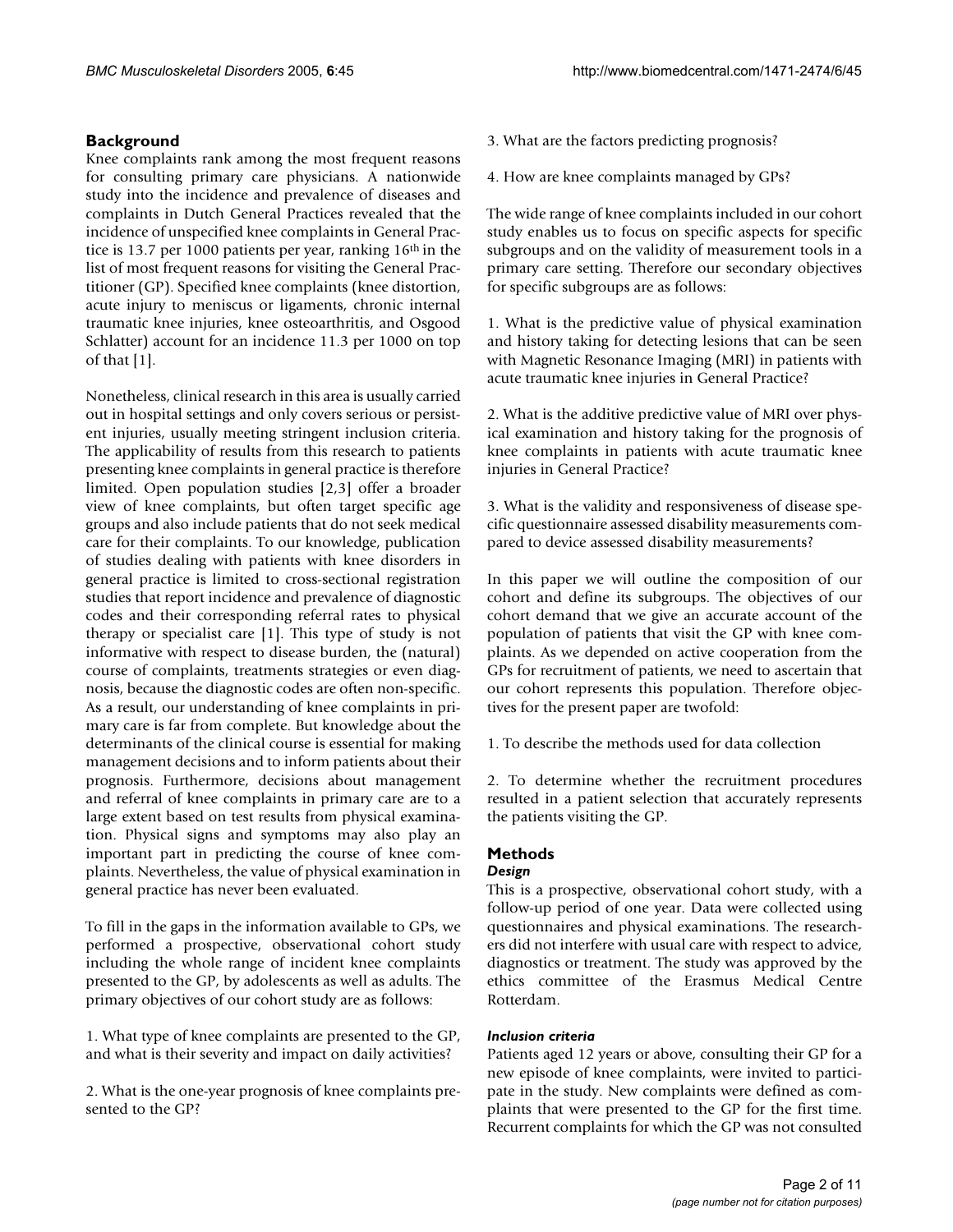| inspection [18, 19]                       | palpation [18, 19]                       | specific diagnostic tests         |  |  |
|-------------------------------------------|------------------------------------------|-----------------------------------|--|--|
| coloration                                | temperature                              | sustained flexion test [20]       |  |  |
| valgisation/varisation                    | swelling: balottable patella sign        | patellar grinding test [19]       |  |  |
| overextension/limited extension           | swelling: fluid shift/fluctuation sign   | patellar axial pressure test [21] |  |  |
| tibial tuber swelling                     | pain tibial tuber                        | patellar apprehension test [21]   |  |  |
| atrophy quadriceps                        | pain joint line                          | Steinmann II test [22]            |  |  |
| flexion contracture hip                   | pain patellar edges                      | McMurray test [23]                |  |  |
| internal/external rotation femur          | pain patellar ligament                   | Apley's grind/traction tests [24] |  |  |
| internal/external rotation tibia          | pain collateral lateral/medial ligaments | valgus/varus test [25]            |  |  |
| foot pronation                            | pain insertion pes anserinus             | anterior drawer test [25]         |  |  |
| leg length difference                     | pain insertion iliotibial band           | Lachman test [26]                 |  |  |
|                                           | swelling fossa poplitea/Baker's cyst     | pivot shift test [27]             |  |  |
| function assessment                       | hypertrophy synovial plica               | posterior drawer test [25]        |  |  |
| flexion/extension active/passive [18, 19] | bursa prepatellaris pain/swelling        | tibial posterior sag [28]         |  |  |
| resisted flexion/extension [18, 19]       | bursa infrapatellaris pain/swelling      |                                   |  |  |

#### **Table 1: Item list for physical examination**

within the last 3 months were also considered new complaints. Knee complaints that required urgent medical attention, such as fractures or infections were excluded. Patients with malignancies, neurological disorders or systemic musculoskeletal diseases that affect the outcome measures used in this study (i.e. Parkinson's disease, Rheumatoid Arthritis, Amyotrophic Lateral Sclerosis, etc.), as well as patients that were incapable of understanding the ramifications of participation, were excluded from participation.

#### *Recruitment*

40 GPs from 5 municipalities in the southwest region of the Netherlands, connected to the Erasmus Medical Centre GP Research Network HONEUR and representing a total patient population of around 84.000 patients, participated in this prospective cohort study. We started recruitment in October 2001 in 1 municipality and a new municipality was added approximately every 3 months. All GPs recruited up to October 2003.

Patients were alerted to the existence of the study through posters in the waiting room. Participation of patients was voluntary and did not affect the care given to the patient. Patients received no compensation for participation. During consultation, the GP briefly informed the patient of the existence of the study and handed over written information and a baseline questionnaire. Interested patients forwarded their contact details to the researchers. The researchers contacted the patients to further inform patients of the study and to make an appointment for signing informed consent and performing a comprehensive standardized physical examination of both knees. Informed consent forms for minors (aged 12 through 17) were co-signed by a parent or guardian.

Participating GPs agreed to note the following items in their computerised medical files: relevant anamnestic findings, treatment details, a preliminary prognosis, and a diagnostic code from the International Classification of Primary Care (ICPC) [4], chosen from a list provided by the researchers.

#### *Physical examination*

Two physiotherapists employed as research assistants (DC and EB) developed the standardized protocol for physical examination under supervision of two physiotherapists with over ten years of experience in both physiotherapy and research (SMAB and HW). Standardisation of the examinations among research assistants was accomplished by a series of training sessions before starting the inclusion of patients. These training sessions were repeated regularly over the course of the inclusion period. In total five physiotherapists (DC, EB, CV, AV and RvB) with clinical experience varying from one to 14 years performed the physical examinations of the patients.

The physical examination was planned as close to the date of consultation of the GP as possible. Irrespective of the type of symptoms presented, a standard range of tests was performed on both knees. The physical examination covered inspection of postural aspects, signs of inflammation, tests of swelling, locating tender areas, patellofemoral joint compression, crepitus, knee extensor and flexor strength, joint laxity, range of motion and meniscus tests (see table 1).

Discussion about diagnosis and/or appropriate management between patient and physiotherapist was discouraged, to avoid influencing the management initiated by the GP. The physical examination was repeated after one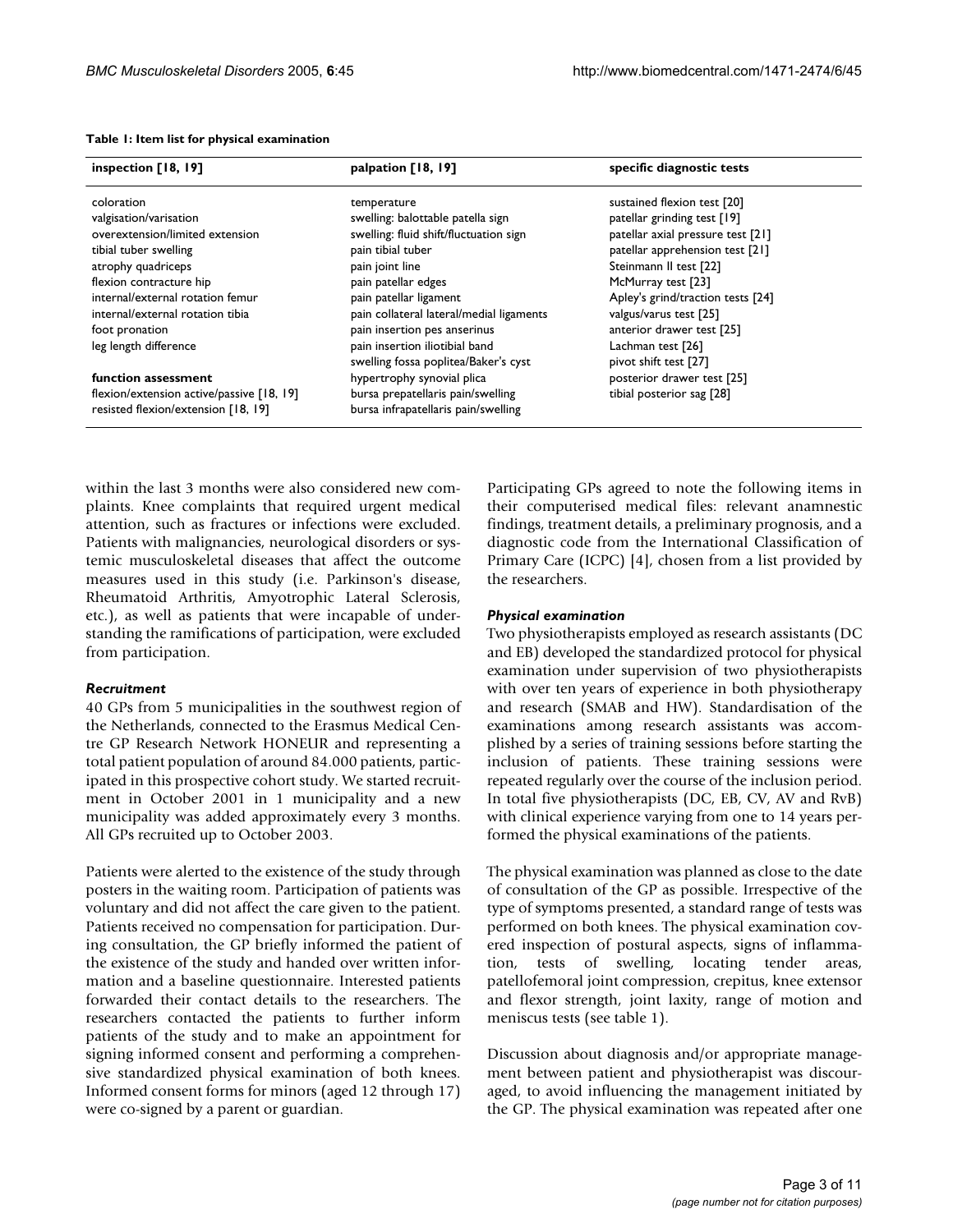#### **Table 2: Questionnaire items**

| item                                                                                                                                   | evaluation at (months) validation/reliability |                                                                                                                       |  |  |  |
|----------------------------------------------------------------------------------------------------------------------------------------|-----------------------------------------------|-----------------------------------------------------------------------------------------------------------------------|--|--|--|
| demographics                                                                                                                           |                                               |                                                                                                                       |  |  |  |
| age                                                                                                                                    | 0                                             |                                                                                                                       |  |  |  |
| gender                                                                                                                                 | 0                                             |                                                                                                                       |  |  |  |
| composition of the household                                                                                                           | 0                                             |                                                                                                                       |  |  |  |
| type of medical insurance                                                                                                              | 0                                             |                                                                                                                       |  |  |  |
| education level                                                                                                                        | 0                                             |                                                                                                                       |  |  |  |
| comorbidity                                                                                                                            | 0                                             |                                                                                                                       |  |  |  |
| knee complaints                                                                                                                        |                                               |                                                                                                                       |  |  |  |
| history, duration, recurrence, consultation previous<br>episode, perceived cause of knee complaint, mechanism<br>of traumatic injury   | 0                                             |                                                                                                                       |  |  |  |
| pain 11 point numeric rating scale                                                                                                     | 0, 3, 6, 9, 12                                | Likert scales have compared favourably to visual analogue<br>scales for children and adults [5-7]                     |  |  |  |
| Lysholm knee scale [8]                                                                                                                 | 0, 3, 6, 9, 12                                | developed for ligament ruptures, sensitive and reliable for<br>meniscus tears, (patellar) chondral disorders [11, 12] |  |  |  |
| Knee Society Score [29]                                                                                                                | 0, 12                                         | Intra/interobserver reliabililty poor [30]                                                                            |  |  |  |
| - function score (patient questionaire)                                                                                                | 0, 12                                         | - function score moderate agreement                                                                                   |  |  |  |
| - knee score (observer, physical exam)                                                                                                 | 0, 12                                         | - knee score poor agreement                                                                                           |  |  |  |
| WOMAC osteoarthritis index [9, 10]                                                                                                     | 0, 3, 6, 9, 12                                | validated and reliable for osteoarthritis [10]                                                                        |  |  |  |
| pain and difficulty with cycling, running, jumping,<br>squatting, kneeling                                                             | 0, 3, 6, 9, 12                                |                                                                                                                       |  |  |  |
| knee loading                                                                                                                           |                                               |                                                                                                                       |  |  |  |
| daily activities: employment, volunteer jobs, household<br>chores, study:                                                              | 0, 3, 6, 9, 12                                |                                                                                                                       |  |  |  |
| physical exercise/sports participation Frequency,<br>intensity, duration, association with knee complaints<br>impact of knee complaint | 0, 12                                         |                                                                                                                       |  |  |  |
| hindrance during daily activities sick leave from daily                                                                                | 0, 3, 6, 9, 12                                |                                                                                                                       |  |  |  |
| activities                                                                                                                             |                                               |                                                                                                                       |  |  |  |
| health related quality of life                                                                                                         |                                               |                                                                                                                       |  |  |  |
| SF-36 [31-33]                                                                                                                          | 0, 3, 6, 9, 12                                | sensitive to change in common orthopaedic diagnoses<br>[14], invalid for adolescents [15]                             |  |  |  |
| COOP/WONCA charts [34, 35]                                                                                                             | 0, 3, 6, 9, 12                                | valid for adults [34]                                                                                                 |  |  |  |
| treatment                                                                                                                              |                                               |                                                                                                                       |  |  |  |
| advise given by the GP                                                                                                                 | 0                                             |                                                                                                                       |  |  |  |
| knee medication, dose, frequency, duration, form of<br>administration                                                                  | 0, 3, 6, 9, 12                                |                                                                                                                       |  |  |  |
| medication for comorbidity                                                                                                             | 0, 3, 6, 9, 12                                |                                                                                                                       |  |  |  |
| visits to health care professionals                                                                                                    | follow-up                                     |                                                                                                                       |  |  |  |
| operations                                                                                                                             | follow-up                                     |                                                                                                                       |  |  |  |
| Coping                                                                                                                                 |                                               |                                                                                                                       |  |  |  |
| Tampa Kinesiofobia Scale, (TKS) [36] catastrophizing                                                                                   | 0                                             |                                                                                                                       |  |  |  |

year, to enable comparison of perceived recovery with changes in test results.

#### *Self-report questionnaires*

Baseline questionnaires were filled in by the patients before the baseline visit, and checked for completeness by the physiotherapist during the baseline visit after physical examination. Any uncertainties on behalf of the patient were discussed at that point and any necessary corrections made accordingly. The three monthly follow-up questionnaires were mailed to the participants, and returned by mail, except for the last questionnaire, which coincided with the follow-up physical examination. The questionnaires included possible prognostic factors as well as outcome measures. Details of questionnaire items are listed in table 2. For possible prognostic factors we enquired after socio-economic status, comorbidity, history of knee complaints, characteristics of the knee complaints, daily activities and coping behaviour. To determine whether the complaints were recurrent, we asked patients if they had experienced similar knee complaints in the past, with complaints disappearing at least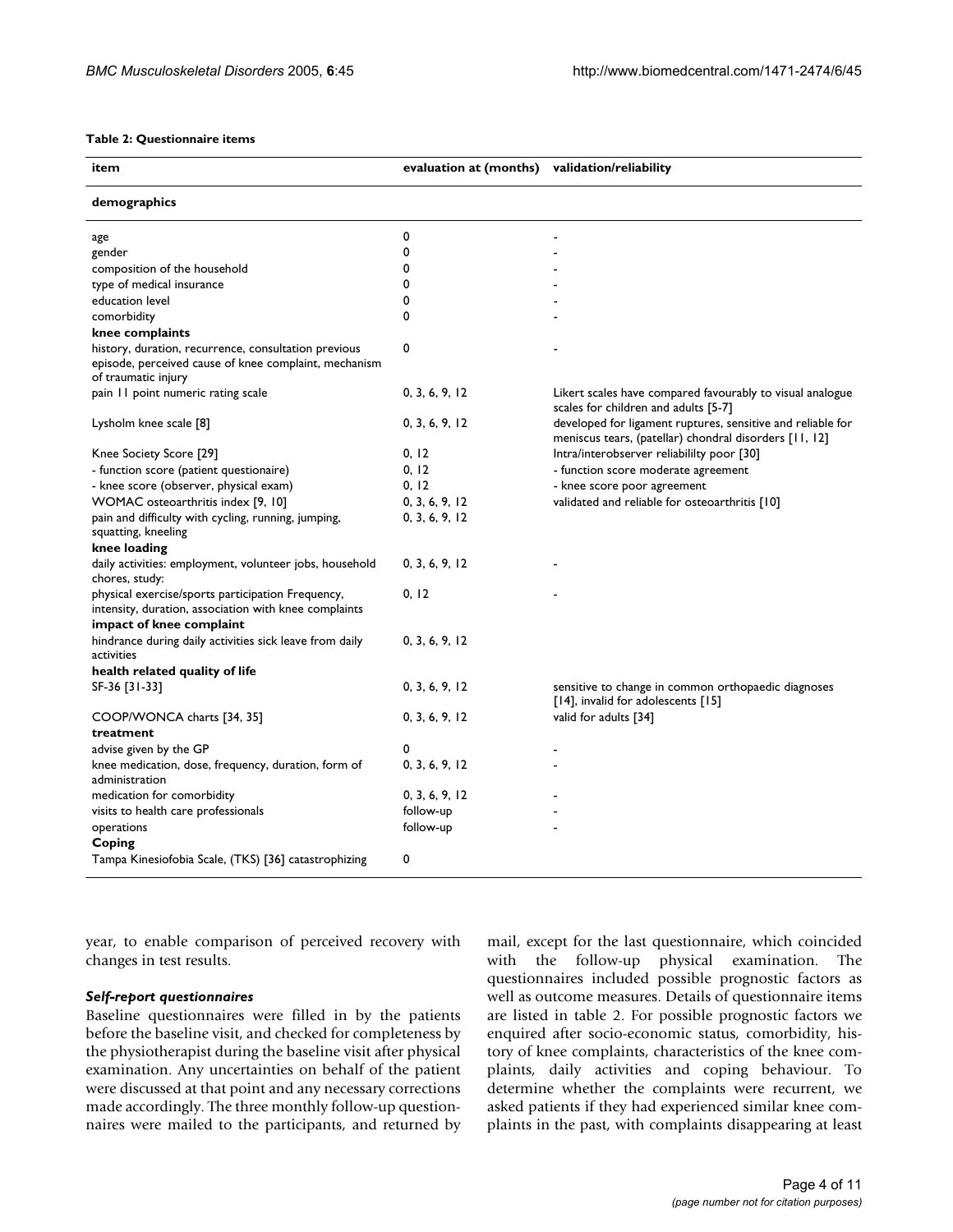several weeks before returning again now. We also asked if they had consulted the GP for that previous episode. Occupations were accredited with a level of knee loading ranging from 1 (e.g. office jobs) to 3 (e.g. construction workers and mail men) and sports activities with a level from 1 (strolling and swimming) to 5 (contact sports). Physical activities from level 2 upward are considered substantial knee loading sports activities. Contact sports and sports involving rapid changes of direction are considered heavy loading activities (levels 4 and 5).

Medical advice and interventions by the GP were recorded at baseline. During follow-up patients also recorded visits to other medical professionals with a short description of interventions.

# *Outcome measures*

Patients filled in their experienced recovery after one year on a 7 point Likert scale, ranging from 'fully recovered' to 'worse than ever'. Pain intensity was determined using a numeric rating scale (NRS) ranging from 0 (no pain) to 10 (unbearable pain). Numeric rating scales have compared favourably to visual analogue scales for children [5,6] as well as adults [7], though the number of points on these scales differed. Function assessments on disability level were determined using the Lysholm knee scoring scale (0– 100) [8] and the WOMAC Hip and Knee Osteoarthritis Index (0–100) [9,10]. The Lysholm knee scoring scale was developed for ligament injuries, but was validated for use in various other knee disorders as well [11,12]. The questions from the WOMAC Hip and Knee Osteoarthritis Index were adapted to specifically address only the knee complaints.

The SF-36 was chosen for the assessment of health related quality of life because of its responsiveness [13] and its sensitivity to change in common orthopaedic diagnoses [14], though it has been shown to be invalid in adolescents [15]. We therefore also included the COOP/ WONCA charts, which have not been validated in adolescents, but can be easily interpreted through illustrations. From the age of 18, patients filled in both SF-36 and COOP/WONCA charts, younger patients only filled in the COOP/WONCA charts.

# *Definition of subgroups*

As different pathologies are expected to show different prognoses, we defined three subgroups. Patients with non-traumatic knee complaints are divided into a group aged 12 to 35 (I) and a group aged 36 years and over (II), because around 35 years of age the predominance of specific diagnoses shifts from patellofemoral pain syndrome [16] to osteoarthritis [1]. The group of patients with traumatic knee complaints (III) includes all patients whose knee complaints were caused by a sudden impact or wrong movement within one year before consulting the GP. All other patients were considered to have non-traumatic complaints, based on the assumption that the immediate effects of traumatic injuries will have worn off after one year.

# *Additional MRI*

Patients aged between 18 and 65 years of age with an onset of trauma up to 5 weeks before consulting the GP were invited to participate in an additional MRI study. Participants were informed that patient and GP would not be informed of the presence or absence of detected lesions to prevent influencing the treatment strategy employed by the GP. Exceptions to this rule were lesions where urgent intervention was deemed necessary. For this additional study patients signed an additional informed consent form. MRI was performed between 3 to 6 weeks after the initial trauma, to allow swelling to subside while still observing the relatively acute stages of trauma. Following MRI a trained physiotherapist repeated the standardised physical examination. The assessors performing MRI and physical examination were blind to each other's results. The patients themselves recorded pain intensity and Lysholm score. After one year MRI and physical examination were repeated. If participants consulted medical specialists at a later date, the specialists were able to request MRI reports to prevent unnecessary duplication of diagnostic procedures.

# *Device assessed disability*

Adult patients with non-traumatic knee complaints living in three municipalities close to the research facility were invited to participate in the additional device assessed disability measurement using the Dynaport knee scoring system [17]. This system registers accelerations of torso, hip, upper and lower legs during simulations of daily activities like walking stairs, sitting down, or walking with grocery bags or loaded trolleys. Measurements were repeated after 6 months.

# *Assessment of selective recruitment*

To check whether the cohort adequately represents the patients that consulted the GP with a new episode of knee complaints during the inclusion period, the GPs computerized patient records were searched retrospectively for all occurrences of the relevant ICPC codes after the inclusion period had ended. As data collection from medical files is very labour-intensive, the search in each general practice was limited to a randomly assigned 4-month period within the total recruitment period. Within each municipality we made sure the 4-month periods covered all seasons. From all identified patients ICPC-code, diagnosis, age, sex and possible reasons for exclusion were registered anonymously on structured forms. ICPC-code and textual notes were both taken into account to determine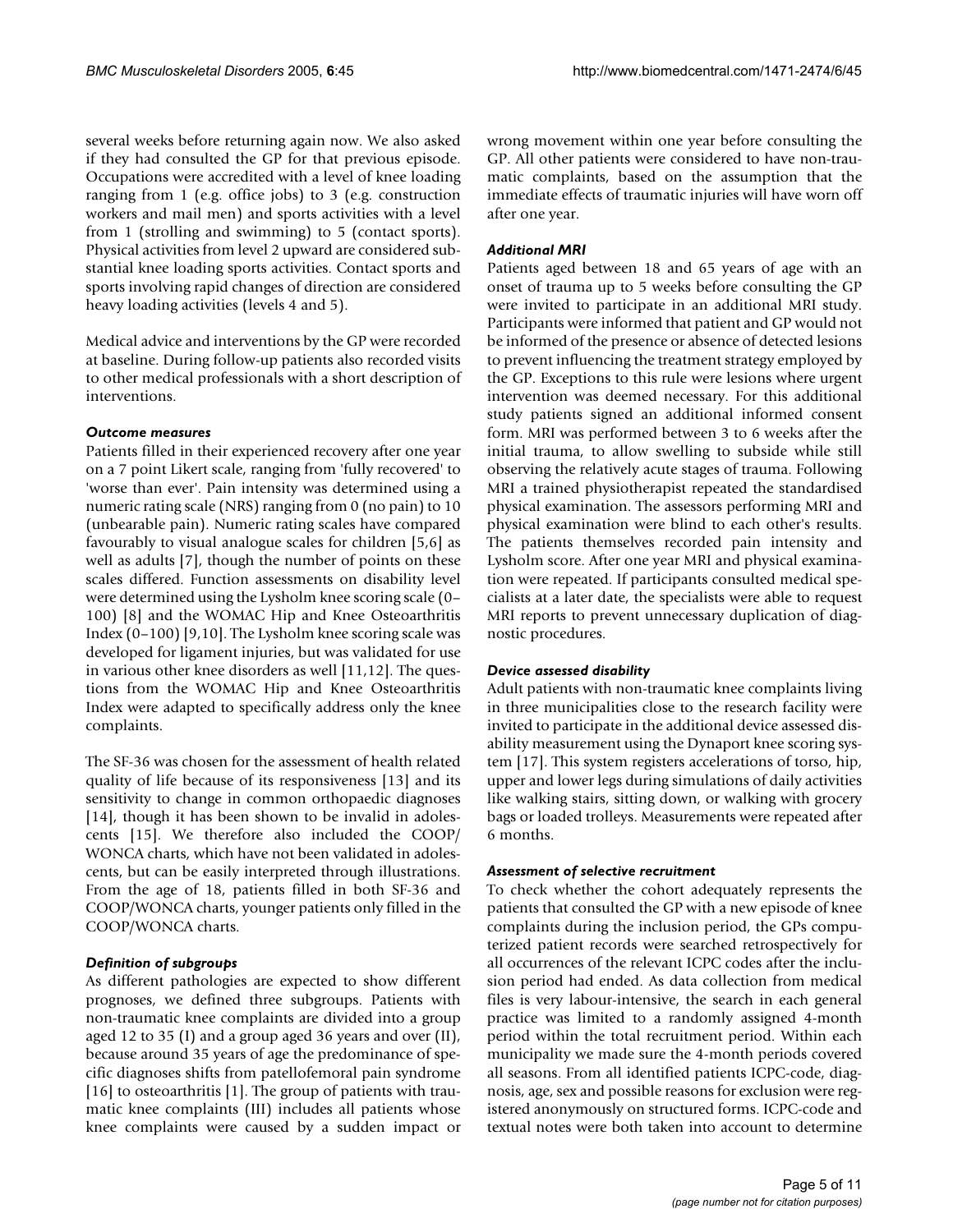|                                                                                            | N  |
|--------------------------------------------------------------------------------------------|----|
|                                                                                            |    |
| Lack of time/could get no time off from work/could not make an appointment for examination |    |
| No personal gain/too much bother                                                           | 47 |
| No longer any complaints at time of contact and no longer interested                       | 19 |
| Could not be contacted                                                                     |    |
| Miscellaneous                                                                              | 30 |
| Non-compliance with inclusion criteria                                                     | 10 |

**Table 3: Reasons for non-participation of patients that forwarded their contact details to the researchers**

whether onset of symptoms was considered traumatic by the GP. From the collected data we determined whether patients were eligible for inclusion in the cohort study. Eligible patients were then dichotomized according to age (12 to 35 years or above), gender, and traumatic onset of knee complaints. Participation rates within these dichotomized subgroups were compared using Odds Ratios (OR) and 95% confidence intervals, indicating their relative chances for inclusion into the study. Within each dichotomised subgroup we again compared the participation rates for the two other patient characteristics.

As the randomly chosen sample period was in itself a potential cause for bias of our analysis, we also compared the proportions of age, gender, and traumatic onset of knee complaints between participants from the sample periods and participants from the rest of the inclusion period. Furthermore, we compared proportions of ICPC codes in participants and non-participants from the sample periods, and in the participants of the sample periods and participants of the rest of the inclusion period, using Chi-square tests. For the statistical analyses we used SPSS for Windows, release 11.0.1.

# **Study sample**

#### *General cohort*

Of the 1261 patients that forwarded their contact details to the researchers, 1068 (85%) signed informed consent. Reasons stated by contacted patients for non-participation are listed in table 3. The majority stated lack of time for participation (37%) or lack of personal gain (24%). The category miscellaneous included family circumstances, other health problems, language problems, and several patients judged themselves too old for participation. Ten patients were excluded: five because they were under 12 years of age, three because their complaints were not new, one because of rheumatoid arthritis and one patient was hospitalized with a bacterial infection of the knee.

The flow diagram (fig. 1) shows the distribution of participants over different subgroups of the cohort and the additional measurements. 51% of the participants were assigned to the subgroup of non-traumatic knee complaints in patients aged over 35 years of age. 18% were assigned to the group of non-traumatic knee complaints in the age of 12 to 35 years. 31% were assigned to the traumatic knee injury subgroup. Figure [2](#page-7-0) shows the age distribution of the entire cohort, identifying subgroups and additional measurements. The percentage of female participants in each subgroup was 50%, 47% and 44% respectively.

Of 1031 of the 1068 participants both questionnaire and physical examination results are available; 27 (2.5%) underwent a physical examination, but did not return their baseline questionnaire. Ten patients (0.9%) underwent no physical examination due to external circumstances like holidays and intervening commitments, but did return their baseline questionnaire. Data from the computerized medical files of 13 patients were not available.

#### *Additional assessments*

Since starting inclusion for the MRI study in April 2002 there were 184 eligible patients, of which 134 patients participated. Reasons for non-participation were (in order of their contributions) unwillingness or inability to find time for these extra measurements, distance to the research facility, and the fact that detected lesions would only be reported to the patient and their GP if urgent intervention was deemed necessary.

Since starting inclusion for the knee function assessments study in August 2002 there were 330 eligible patients, of which 87 patients participated. Reasons for non-participation were unwillingness or inability to attend the extra visits required for these measurements.

# *Patient selection*

The search in the computerized patient records for occurrences of defined ICPC codes during the 4-month sample periods identified 310 eligible patients. 153 (49%) of those forwarded their contact details to the researchers, and 130 (42%) were included in the study and signed informed consent. The actual number of patients from which we received contact details during those same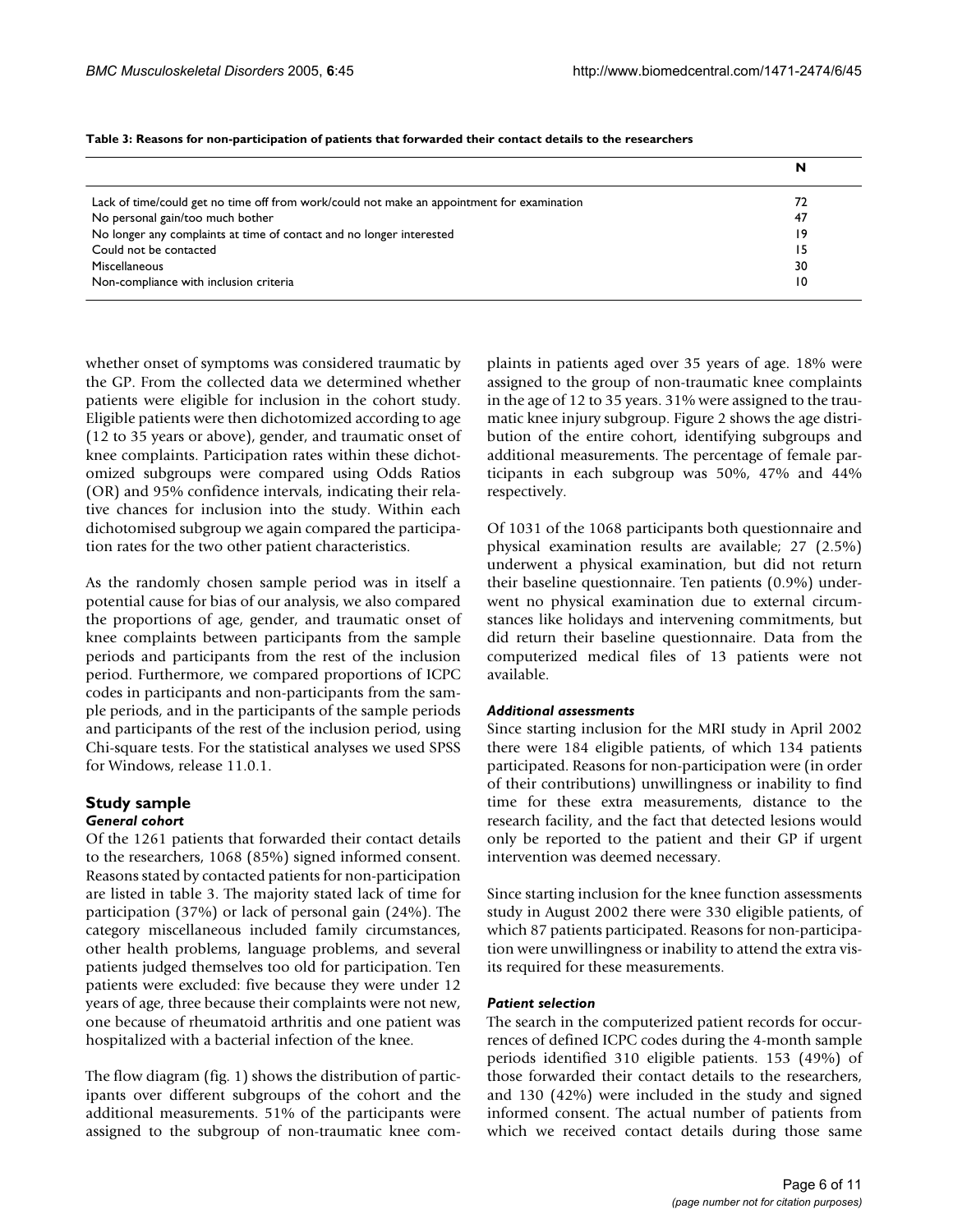

sample periods was 176, of which 150 patients were included in the cohort study (15% declined). When we looked up the medical files of the 150 participants we found that 20 of them lacked ICPC codes, explaining the 130 participants that were identified during the search. Likewise, a lack of ICPC coding in the medical records explains the discrepancy between the 176 contacted patients and the 153 that were identified in the search. Over the entire inclusion period the medical files of 15% of all participants lacked ICPC-codes.

Comparing the 130 participants and 180 non-participants identified through ICPC codes in the sample periods, we find significant selection with respect to age groups (table [4](#page-8-0)): we recruited relatively more patients over 35 years of age (OR 1.70; 1.15–2.77). This selective recruitment was more pronounced in the male population (OR 2.16; 1.12–4.18), than the female population (OR 1.22; 0.58– 2.55). Overall, participation rates of women were not significantly higher than that of men (OR 1.13; 0.72–1.78). Participation rates of traumatic patients were lower than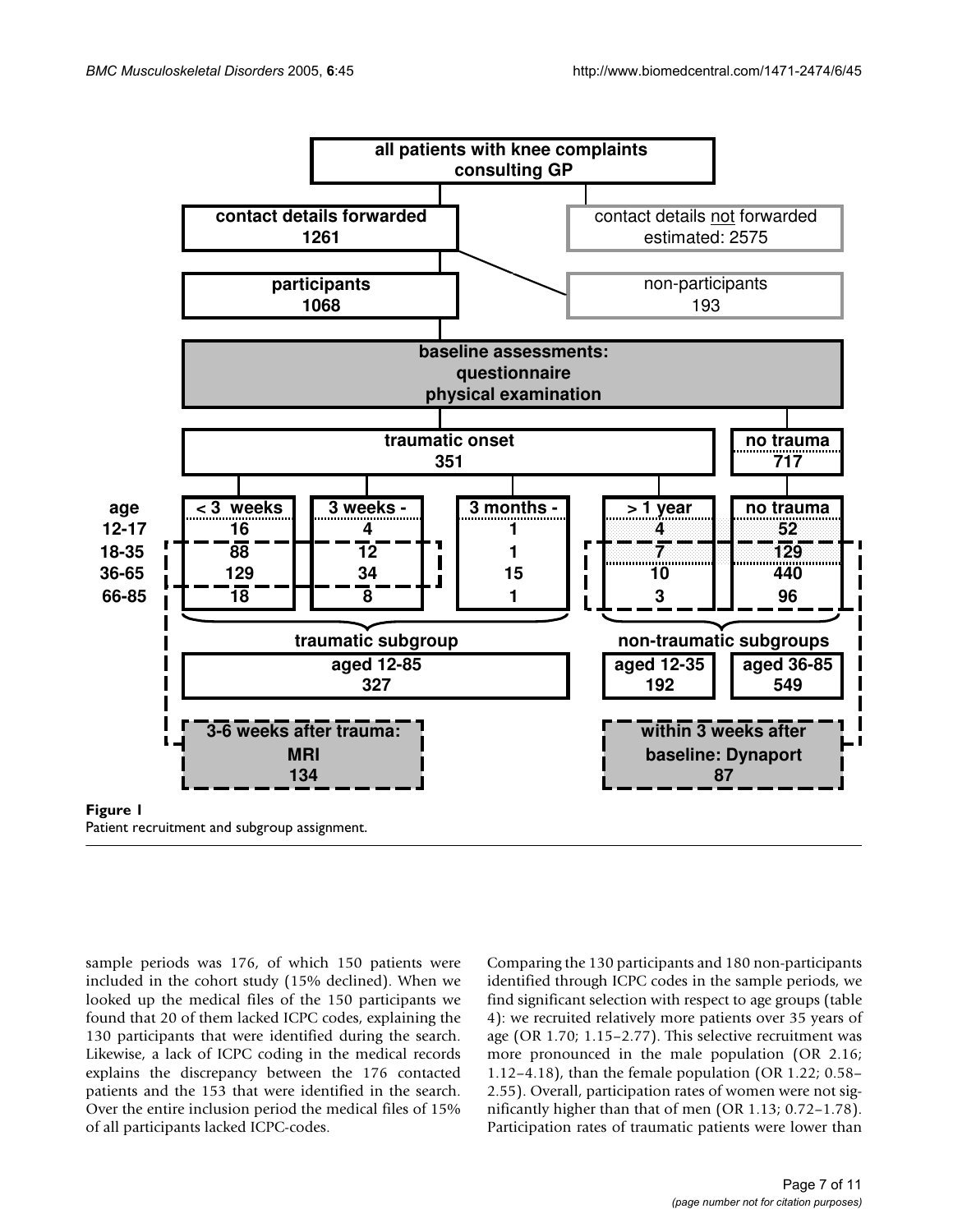<span id="page-7-0"></span>

#### **Figure 2**





**Figure 3** Inclusion rate of eligible patients per age group and gender.

those of non-traumatic patients, though not significantly (OR 0.60; 0.26–1.43). Figures 3 and 4 show graphical representations of the proportions of included patients for each age group, subdivided for gender and traumatic onset of complaints.

When comparing participants from the sample periods with participants from the entire inclusion period, we found equal proportions of gender and age groups (see table [4\)](#page-8-0). However, the proportions of traumatic injuries differed significantly: 12% of the patients in the sample periods were labelled 'traumatic injury' against 19% in the rest of the inclusion period (OR 0.59;  $0.35 - 0.98$ ).





Inclusion rate of eligible patients per age group and traumatic onset.

We compared ICPC codes of participants and non-participants from the sample periods with a Chi-square test, pooling the codes L15 and L94.2 to prevent empty cells. We found a significant difference between the groups (Chi-statistic 11.2,  $p = 0.025$ ). The differences are caused mainly by codes L78 and L96 for acute traumatic injuries and code L90 for osteoarthritis of the knee, all of which are less frequent in the participants. Comparison of ICPC codes of participants from the sample period with those of the rest of the inclusion period using the Chi-square test reveals no significant difference (Chi-statistic 5.6, p = 0.234).

### **Discussion**

We succeeded in starting a unique cohort study of patients with incident knee complaints in general practice. From October 2001 to October 2003 we included 1068 patients. Apart from its size, this cohort is unique in the range of knee complaints we studied: we included all ages from adolescents to the elderly, and we included both traumatic and non-traumatic complaints. Furthermore, this is the first cohort to include a standardised physical examination as well as questionnaires in patients who seek medical care for their knee complaints in general practice. We therefore think our cohort has a high potential for giving insight into the natural course of a range of knee complaints, and will give valuable information to base future effectiveness studies in primary care on. But in order to extrapolate the results of future publications ensuing from this cohort to clinical practice, we need to determine whether selective recruitment could induce bias.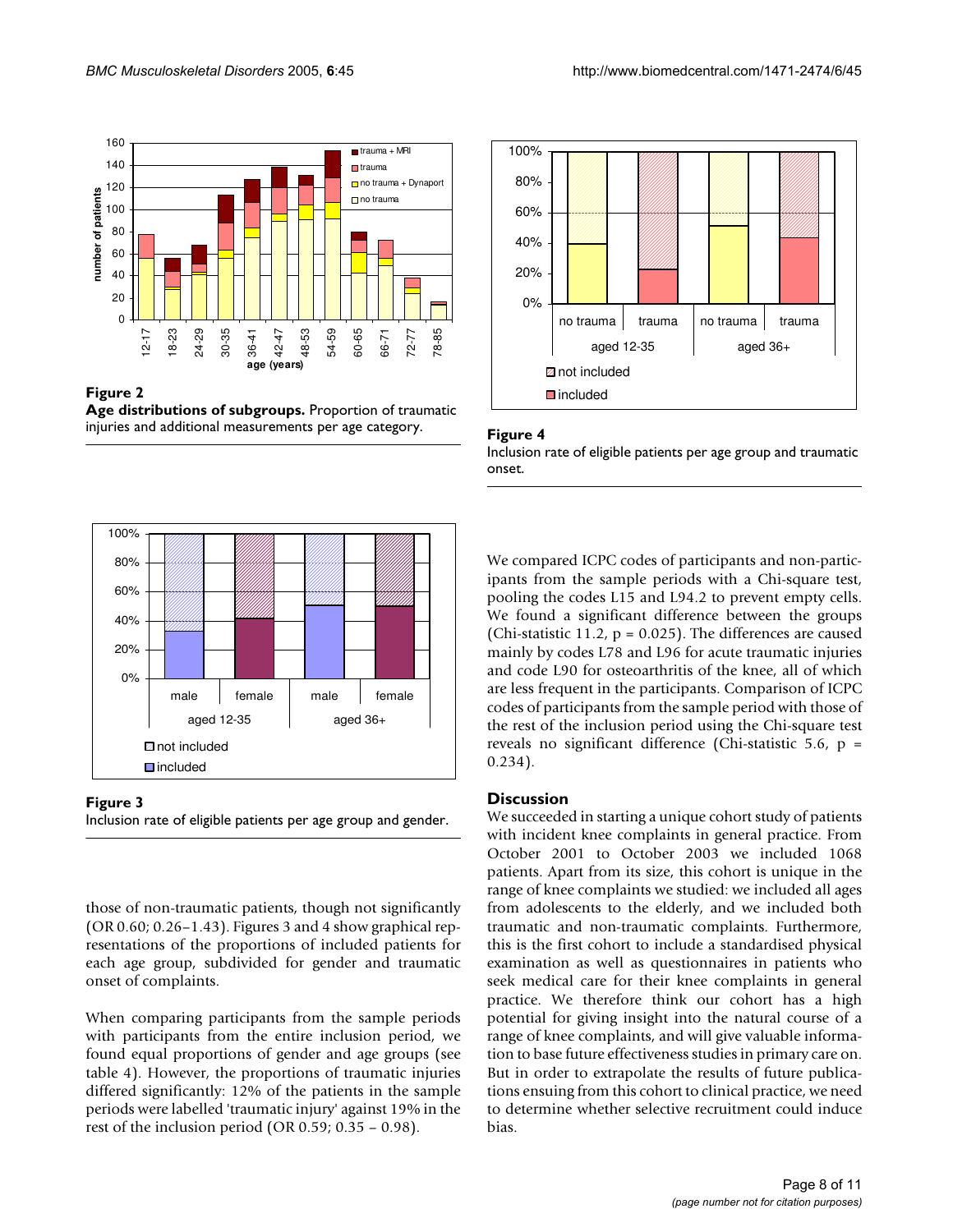|                                               | all participants in<br>cohort |                         | participants in<br>sample |                         | non-participants in<br>sample |                    | comparison# of<br>participation rates |
|-----------------------------------------------|-------------------------------|-------------------------|---------------------------|-------------------------|-------------------------------|--------------------|---------------------------------------|
|                                               | N                             | n<br>(%)                | N                         | n<br>(%)                | N                             | $\mathbf n$<br>(%) | <b>OR</b><br>(95% CI)                 |
| gender (n <sub>women</sub> )                  | 1045                          | 494<br>(47%)            | 130                       | 64<br>(49%)             | 180                           | 83<br>(46%)        | 1.20<br>$(0.78 - 1.85)$               |
| age (n <sub>&gt;35 years</sub> )              | 1045                          | 74 I<br>(71%)           | 130                       | 94<br>(72%)             | 180                           | 109<br>(61%)       | 1.79<br>$(1.12 - 2.86)^*$             |
| in men                                        | 551                           | 380<br>(69%)            | 66                        | 46<br>(69%)             | 97                            | 50<br>(52%)        | 2.08<br>$(1.11 - 3.93)^*$             |
| in women                                      | 494                           | 361<br>(73%)            | 64                        | 48<br>(78%)             | 83                            | 59<br>(71%)        | .4 <br>$(0.69 - 2.90)$                |
| in traumatic                                  | 197                           | 134<br>(68%)            | 16                        | $\mathbf{H}$<br>(73%)   | 34                            | 17<br>(50%)        | 2.60<br>$(0.80 - 8.98)$               |
| in non-traumatic                              | 848                           | 607<br>(72%)            | 114                       | 83<br>(73%)             | 146                           | 92<br>(63%)        | 1.63<br>$(0.98 - 2.72)$               |
| trauma <sup>\$</sup> (n <sub>positive</sub> ) | 1045                          | 197<br>(19%)            | 130                       | 16<br>(12%)             | 180                           | 34<br>(19%)        | 0.59<br>$(0.32 - 1.09)$               |
| in men                                        | 551                           | 109<br>(20%)            | 66                        | 9<br>(14%)              | 97                            | 20<br>(21%)        | 0.60<br>$(0.26 - 1.38)$               |
| in women                                      | 494                           | 88<br>(18%)             | 64                        | $\overline{7}$<br>(11%) | 83                            | 4<br>(17%)         | 0.58<br>$(0.23 - 1.47)$               |
| <b>ICPC</b> codes                             |                               |                         |                           |                         |                               |                    |                                       |
| L15: unspecified                              |                               | 519<br>(51%)            |                           | 69<br>(53%)             |                               | 82<br>(46%)        |                                       |
| L78: acute distortion                         |                               | 107<br>(10%)            |                           | 7<br>(5%)               |                               | 20<br>(11%)        |                                       |
| L90: osteoarthritis                           |                               | 77<br>(7%)              |                           | 9<br>(7%)               |                               | 28<br>(16%)        |                                       |
| L94.2: Osgood-Schlatter                       |                               | $\overline{10}$<br>(1%) |                           | Ш.<br>(1%)              |                               | 00%                |                                       |
| L96: acute meniscus/ligament ruptures         |                               | 87<br>(8%)              |                           | 12<br>(9%)              |                               | 4<br>(8%)          |                                       |
| L97: chronic internal trauma                  |                               | 245<br>(23%)            |                           | 32<br>(25%)             |                               | 36<br>(20%)        |                                       |

#### <span id="page-8-0"></span>**Table 4: Patient characteristics of participants and non-participants**

\$ patient described onset of complaints in questionnaire as immediate, due to impact or twisting, maximally 1 year before consultation

# comparing participation rates of age groups and traumatic injuries in sample

 $*$  p-value  $< 0.05$ 

N total number of patients

n number of patients in a subset

#### *Selective recruitment*

Patients below the age of 36 years were significantly less inclined to participate in our cohort study, and this trend was even stronger in the male population. Other comparisons did not produce statistically significant differences. However, the sample size may have been too small to prove that patients with traumatic injuries were underrepresented, again to a greater extent in the younger age group. Comparison of ICPC codes of the non-participants with those of the participants from the sample periods using a Chi-square test reveals a significant difference with respect to types of knee complaints. The difference is mainly caused by lower frequencies of the codes for the acute traumatic injuries L78 and L96, but lower frequencies of osteoarthritis of the knee (L90) also contribute.

The lack of ICPC codes in 15% of the participants indicates that our method for determining patient selection depends on the coding behaviour of the GPs. So is our sample a good representation of the situation during the entire inclusion period? We cannot identify the non-participants without ICPC codes to verify that, so we compared the proportions of gender, age groups and traumatic injuries of cohort and sample (table [4](#page-8-0)). We found a significantly smaller proportion of participants with traumatic injuries in the sample (12%) than in the cohort (19%) (OR 0.59; 0.35 – 0.98). As we made sure that the 4-month sample periods were distributed over all seasons in each municipality before randomly assigning them to the resident practices, we have ruled out seasonal fluctuations as a possible cause. But the working defini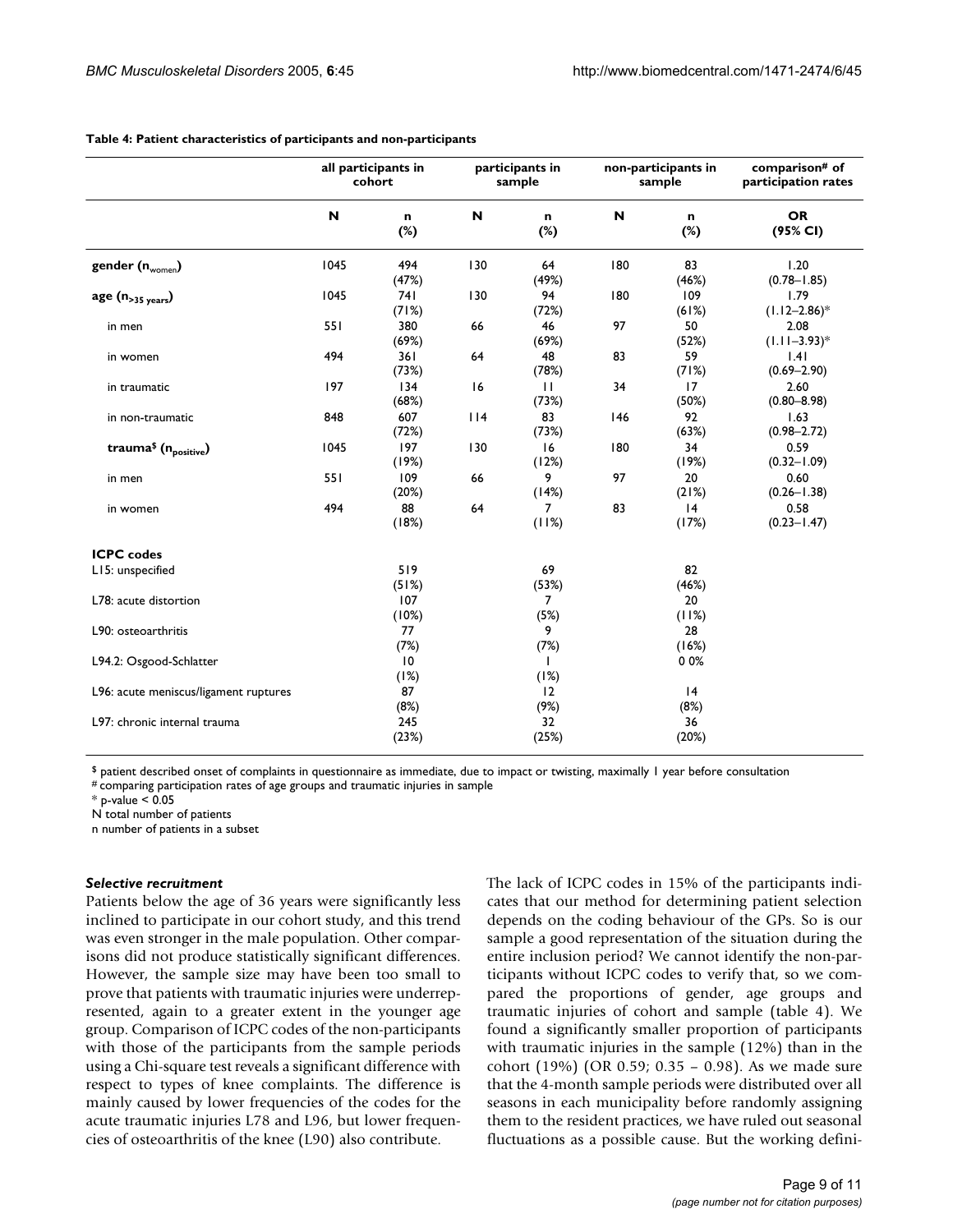tion of 'traumatic injury' might explain something. In the medical records traumatic injuries can be recognised either by their ICPC code, or by the textual notes made by the GP. Some GPs tend to choose non-specific codes (L15) for any knee complaint, in which case recognition of traumatic injuries depends on the amount of detail in the textual notes. However, for further analyses in our cohort we use the patients perceived cause of the knee complaint together with the duration of the complaint to determine whether the complaint was of recent traumatic onset. With this definition we no longer detected any differences (29% in sample versus 31% in cohort). This indicates that the seemingly low participation rates of traumatic patients may have been an artefact caused by variations in the amount of detail in the medical files, rather than reflecting a non-representative sample. Furthermore, comparison of ICPC codes from the sample period with those of the rest of the inclusion period using the Chi-square test revealed no significant difference. One limitation remains: we have no insight into the possible differences in severity of knee complaints of participants and non-participants.

Comparing our results with those reported for the nationwide registration study [1], we found similar distributions of ICPC codes, suggesting that our population does not substantially deviate from patients with knee complaints in other Dutch general practices.

### **Conclusion**

Based on these results, we expect that the effects of selective recruitment will not cause significant bias, as future analyses will be performed separately for subgroups of patients, and adjustments will be made for gender and other possible risk factors and confounders.

We are confident that the present cohort study will provide new insights into the prognosis and management of knee complaints in primary care, and that the results can be extrapolated to all Dutch general practices.

### **Competing interests**

The author(s) declare that they have no competing interests.

### **Authors' contributions**

EMH coordinated the cohort study, data collection and data management, performed the statistical analyses and drafted the manuscript. SMAB conceived of the study, participated in its design and coordination, and helped to draft the manuscript. MYB recruited participating GPs. SMAB, MYB and BWK have helped in interpreting the data and critically revised the manuscript. All authors read and approved the final manuscript.

### **Acknowledgements**

We thank the following parties for facilitating this research:

• All participating GPs from Brielle, Capelle aan den IJssel, Etten-Leur, Krimpen aan den IJssel and Rotterdam for recruiting patients for our research

• Physical therapists Dominique Crema (DC), Evelien Beckers (EB), Corinne Vrijland (CV), Ankie Verstijnen (AV) and Renée van Batenburg (RvB) for performing the physical examination of the patients and Dynaport measurements and Harry Wagemakers (HW) for supervising their training

• Medical student Meelan Bul for collecting data from GP medical files

• All personnel from the Radiology Department of Medical Centre Rotterdam Zuid who facilitated the MRI measurements

• Erasmus MC for internal funding of our research: "Revolving Fund" for the study of non-traumatic knee complaints in adolescents and younger adults and device assessed disability and "VAZ doelmatigheid" for the MRI study

• The health insurance companies Trias, Zilveren Kruis Achmea and OZ zorgverzekeringen for their financial support of the GPs participating in our research network HONEUR.

#### **References**

- van der Linden MW, Westert GP, de Bakker DH, Schellevis FG: **Tweede Nationale Studie naar ziekten en verrichtingen in de huisartspraktijk: klachten en aandoeningen in de bevolking en in de huisartspraktijk. [Second National Study into diseases and actions in general practice: complaints and disorders in the population and in general practice.].** Utrecht, Bilthoven, NIVEL, Rijksinstituut voor Volksgezondheid en Milieu; 2004.
- 2. Jinks C, Jordan K, Ong BN, Croft P: **[A brief screening tool for](http://www.ncbi.nlm.nih.gov/entrez/query.fcgi?cmd=Retrieve&db=PubMed&dopt=Abstract&list_uids=12923283) [knee pain in primary care \(KNEST\). 2. Results from a survey](http://www.ncbi.nlm.nih.gov/entrez/query.fcgi?cmd=Retrieve&db=PubMed&dopt=Abstract&list_uids=12923283) [in the general population aged 50 and over.](http://www.ncbi.nlm.nih.gov/entrez/query.fcgi?cmd=Retrieve&db=PubMed&dopt=Abstract&list_uids=12923283)** *Rheumatology (Oxford)* 2004, **43:**55-61.
- 3. Peat G, Thomas E, Handy J, Wood L, Dziedzic K, Myers H, Wilkie R, Duncan R, Hay E, Hill J, Croft P: **[The Knee Clinical Assessment](http://www.ncbi.nlm.nih.gov/entrez/query.fcgi?cmd=Retrieve&db=PubMed&dopt=Abstract&list_uids=15028109) [Study - CAS\(K\). A prospective study of knee pain and knee](http://www.ncbi.nlm.nih.gov/entrez/query.fcgi?cmd=Retrieve&db=PubMed&dopt=Abstract&list_uids=15028109) [osteoarthritis in the general population.](http://www.ncbi.nlm.nih.gov/entrez/query.fcgi?cmd=Retrieve&db=PubMed&dopt=Abstract&list_uids=15028109)** *BMC Musculoskelet Disord* 2004, **5:**4.
- 4. Hofmans-Okkes IM, Lamberts H: **[The International Classifica](http://www.ncbi.nlm.nih.gov/entrez/query.fcgi?cmd=Retrieve&db=PubMed&dopt=Abstract&list_uids=8671139)[tion of Primary Care \(ICPC\): new applications in research](http://www.ncbi.nlm.nih.gov/entrez/query.fcgi?cmd=Retrieve&db=PubMed&dopt=Abstract&list_uids=8671139) [and computer-based patient records in family practice.](http://www.ncbi.nlm.nih.gov/entrez/query.fcgi?cmd=Retrieve&db=PubMed&dopt=Abstract&list_uids=8671139)** *Fam Pract* 1996, **13:**294-302.
- 5. Shields BJ, Cohen DM, Harbeck-Weber C, Powers JD, Smith GA: **[Pediatric pain measurement using a visual analogue scale: a](http://www.ncbi.nlm.nih.gov/entrez/query.fcgi?cmd=Retrieve&db=PubMed&dopt=Abstract&list_uids=12739921) [comparison of two teaching methods.](http://www.ncbi.nlm.nih.gov/entrez/query.fcgi?cmd=Retrieve&db=PubMed&dopt=Abstract&list_uids=12739921)** *Clin Pediatr (Phila)* 2003, **42:**227-234.
- 6. van Laerhoven H, van der Zaag-Loonen HJ, Derkx BH: **[A compari](http://www.ncbi.nlm.nih.gov/entrez/query.fcgi?cmd=Retrieve&db=PubMed&dopt=Abstract&list_uids=15244235)[son of Likert scale and visual analogue scales as response](http://www.ncbi.nlm.nih.gov/entrez/query.fcgi?cmd=Retrieve&db=PubMed&dopt=Abstract&list_uids=15244235) [options in children's questionnaires.](http://www.ncbi.nlm.nih.gov/entrez/query.fcgi?cmd=Retrieve&db=PubMed&dopt=Abstract&list_uids=15244235)** *Acta Paediatr* 2004, **93:**830-835.
- 7. Herr KA, Spratt K, Mobily PR, Richardson G: **[Pain intensity assess](http://www.ncbi.nlm.nih.gov/entrez/query.fcgi?cmd=Retrieve&db=PubMed&dopt=Abstract&list_uids=15218405)ment in older adults: use of experimental pain to compare [psychometric properties and usability of selected pain scales](http://www.ncbi.nlm.nih.gov/entrez/query.fcgi?cmd=Retrieve&db=PubMed&dopt=Abstract&list_uids=15218405) [with younger adults.](http://www.ncbi.nlm.nih.gov/entrez/query.fcgi?cmd=Retrieve&db=PubMed&dopt=Abstract&list_uids=15218405)** *Clin J Pain* 2004, **20:**207-219.
- 8. Tegner Y, Lysholm J: **[Rating systems in the evaluation of knee](http://www.ncbi.nlm.nih.gov/entrez/query.fcgi?cmd=Retrieve&db=PubMed&dopt=Abstract&list_uids=4028566) [ligament injuries.](http://www.ncbi.nlm.nih.gov/entrez/query.fcgi?cmd=Retrieve&db=PubMed&dopt=Abstract&list_uids=4028566)** *Clin Orthop* 1985:43-49.
- 9. Roorda LD, Jones CA, Waltz M, Lankhorst GJ, Bouter LM, van der Eijken JW, Willems WJ, Heyligers IC, Voaklander DC, Kelly KD, Suarez-Almazor ME: **[Satisfactory cross cultural equivalence of the](http://www.ncbi.nlm.nih.gov/entrez/query.fcgi?cmd=Retrieve&db=PubMed&dopt=Abstract&list_uids=14672889) [Dutch WOMAC in patients with hip osteoarthritis waiting](http://www.ncbi.nlm.nih.gov/entrez/query.fcgi?cmd=Retrieve&db=PubMed&dopt=Abstract&list_uids=14672889) [for arthroplasty.](http://www.ncbi.nlm.nih.gov/entrez/query.fcgi?cmd=Retrieve&db=PubMed&dopt=Abstract&list_uids=14672889)** *Ann Rheum Dis* 2004, **63:**36-42.
- 10. Bellamy N, Buchanan WW, Goldsmith CH, Campbell J, Stitt LW: **[Val](http://www.ncbi.nlm.nih.gov/entrez/query.fcgi?cmd=Retrieve&db=PubMed&dopt=Abstract&list_uids=3068365)[idation study of WOMAC: a health status instrument for](http://www.ncbi.nlm.nih.gov/entrez/query.fcgi?cmd=Retrieve&db=PubMed&dopt=Abstract&list_uids=3068365) [measuring clinically important patient relevant outcomes to](http://www.ncbi.nlm.nih.gov/entrez/query.fcgi?cmd=Retrieve&db=PubMed&dopt=Abstract&list_uids=3068365)**